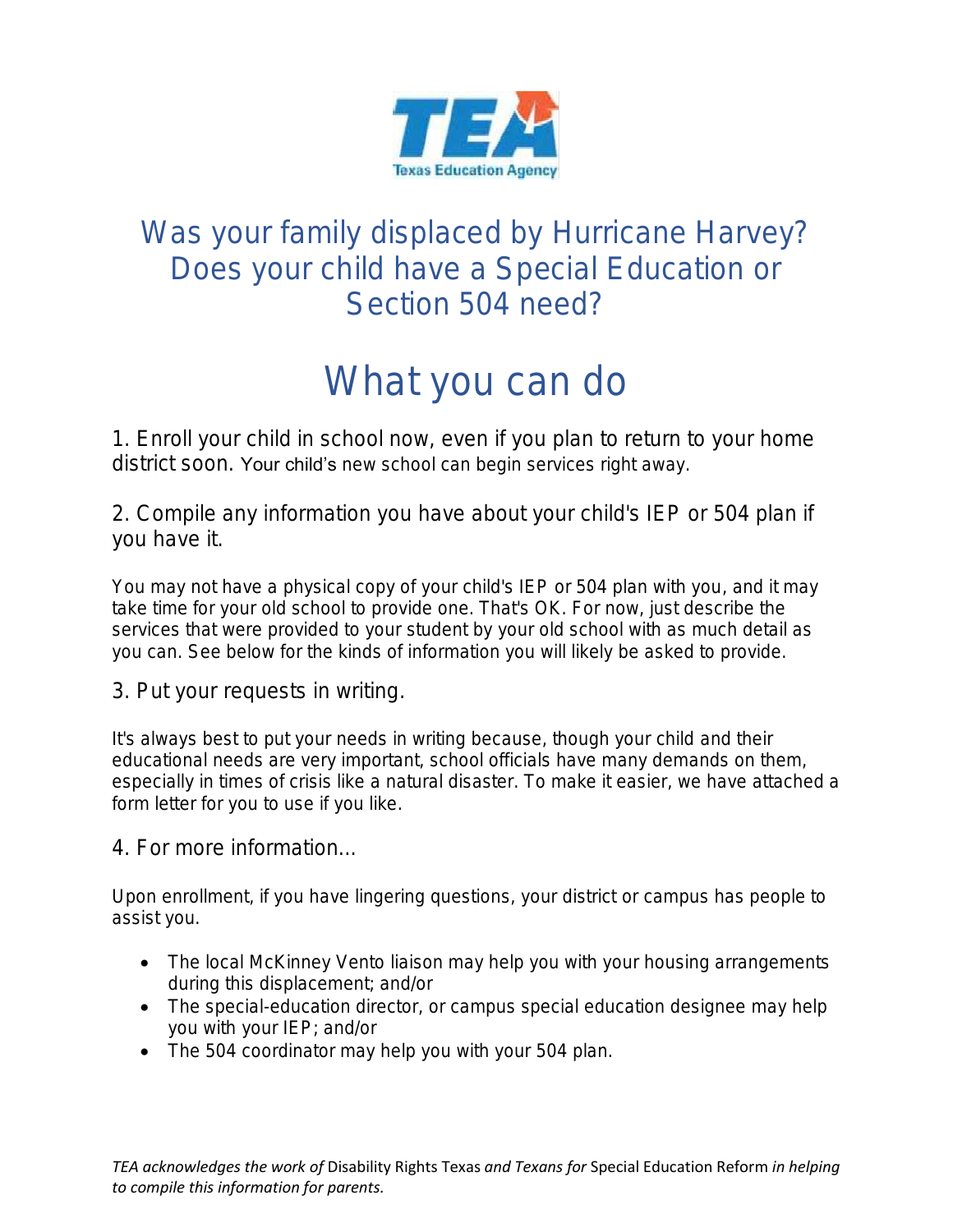## Information helpful to your school if you cannot find your child's IEP or 504 Plan

#### **Current Information:**

| <b>Student's First Name:</b> | Grade: |
|------------------------------|--------|
| Student' Last Name:          | Age:   |
| Parent/Guardian Name:        |        |
| <b>Contact Phone Number:</b> |        |

#### **Previous School District Information:**

| School District's Name: |  |
|-------------------------|--|
| Campus Name:            |  |

#### **Program Questions:**

| Did your child receive services in a special education classroom? If so, please | Yes |
|---------------------------------------------------------------------------------|-----|
| describe the setting.                                                           | No. |

If yes, how much time was spent in the special education classroom each day and for what subject/IEP areas?

What types of supplementary aids/services, accommodations, or modifications (For IEPs) did your child receive?

| If your child received special education services, what types of goals did he or she have? |  |  |
|--------------------------------------------------------------------------------------------|--|--|
| Math:                                                                                      |  |  |
| Reading:                                                                                   |  |  |
| Other:                                                                                     |  |  |

| $\Box$<br>Did your child receive any related services like special transportation? |           | Yes |
|------------------------------------------------------------------------------------|-----------|-----|
|                                                                                    | $\Box$ No |     |

| Additional information you may need to     |  |
|--------------------------------------------|--|
| know about my child (medications, behavior |  |
| plans etc.).                               |  |
|                                            |  |

*TEA acknowledges the work of* Disability Rights Texas *and Texans for* Special Education Reform *in helping to compile this information for parents.*